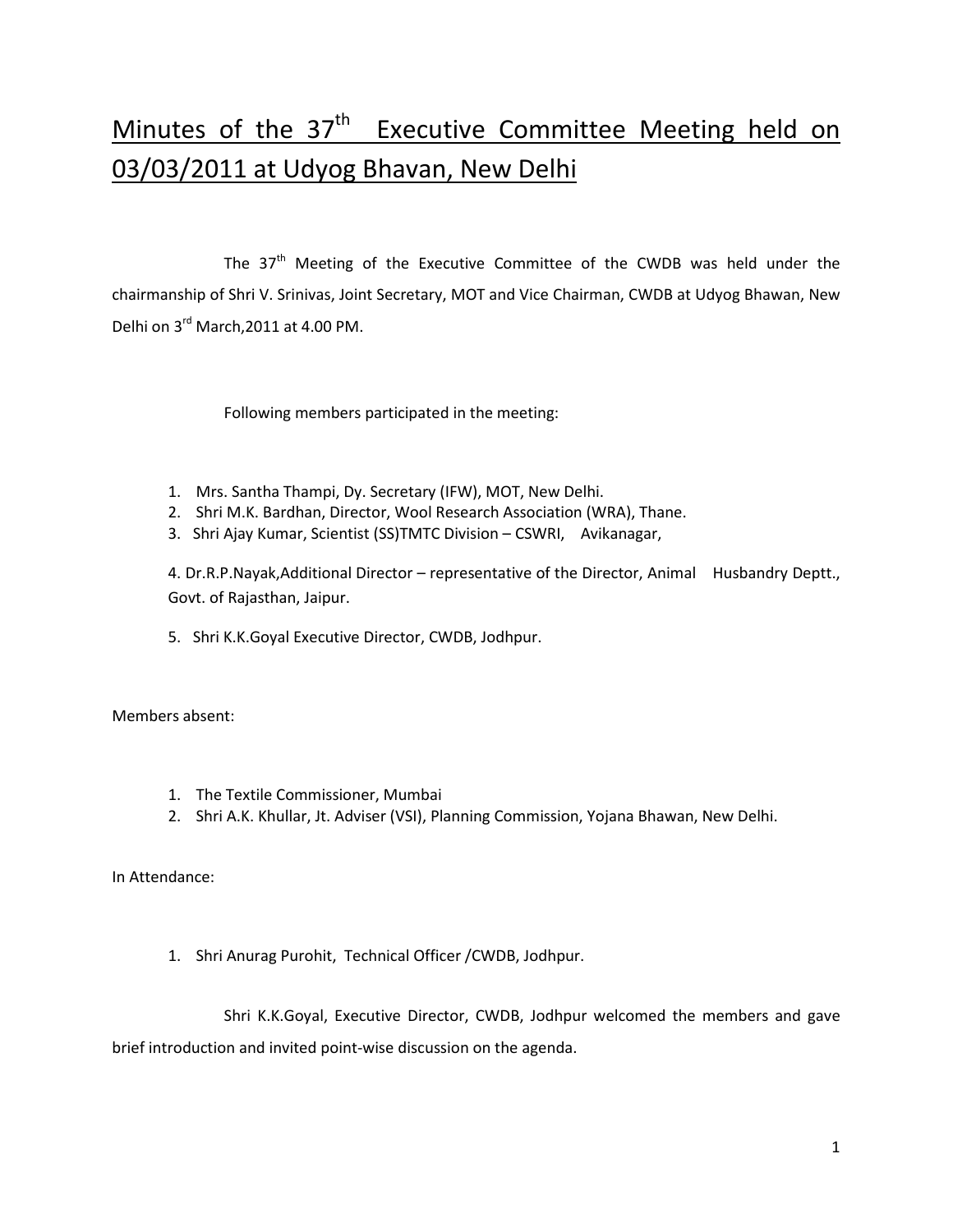# 1. Confirmation of the minutes of 36<sup>th</sup> meetings of the Executive Committee held on 01-12-2010 at New Delhi.

Since no comments were received, the minutes of  $36<sup>th</sup>$  meetings of the Executive Committee of the CWDB were confirmed.

### **2. Action taken report on the decisions of the 36th meetings of the Executive Committee of the Board.**

 Executive Director, CWDB placed statements showing Action Taken Report (ATR) on the decisions of last Executive Committee meetings and after detailed discussion Executive Committee approved it.

 ED/ CWDB stated that there are three Agencies ( as under ) for whom CFC have been sanctioned in the past also and they have applied again for CFC for different activities and machineries. Though these Projects have already been sanctioned by Executive Committee in the past and sanction order have also been issued but fund have not been released and issue may be re-considered by Executive Committee.

- *1.* Shikher H & H Weavers Coop.Society, Kullu.
- *2.* Mahadev Woollen Mills, Mandi (H.P.)
- *3.* Shri Oon Vikash Sahakari Udyog Ltd. Beawar.

 ED/ CWDB also stated that in these cases, projects activity and machinery to be installed is different ( from what had already been installed in the past ) and facilities to be created will help wool growers & breeders for providing all type of processing facilities under one roof.

 Mrs. Santha Thampi, Dy. Secretary (IFW), MOT asked for the details of these projects reasons for holding back the sanctions, if the projects were approved earlier, performance of the agencies in respect of the projects, if any sanctioned to them earlier. Chairman / CWDB decided that these projects be placed in the next Executive Committee Meeting for consideration with the full information of the projects, including procedure for selection of the agencies, along with the justification for the decision of the Executive Committee. The proposals shall also be accompanied by the physical and financial targets approved by the competent authority for the relevant Scheme along with achievements against the targets.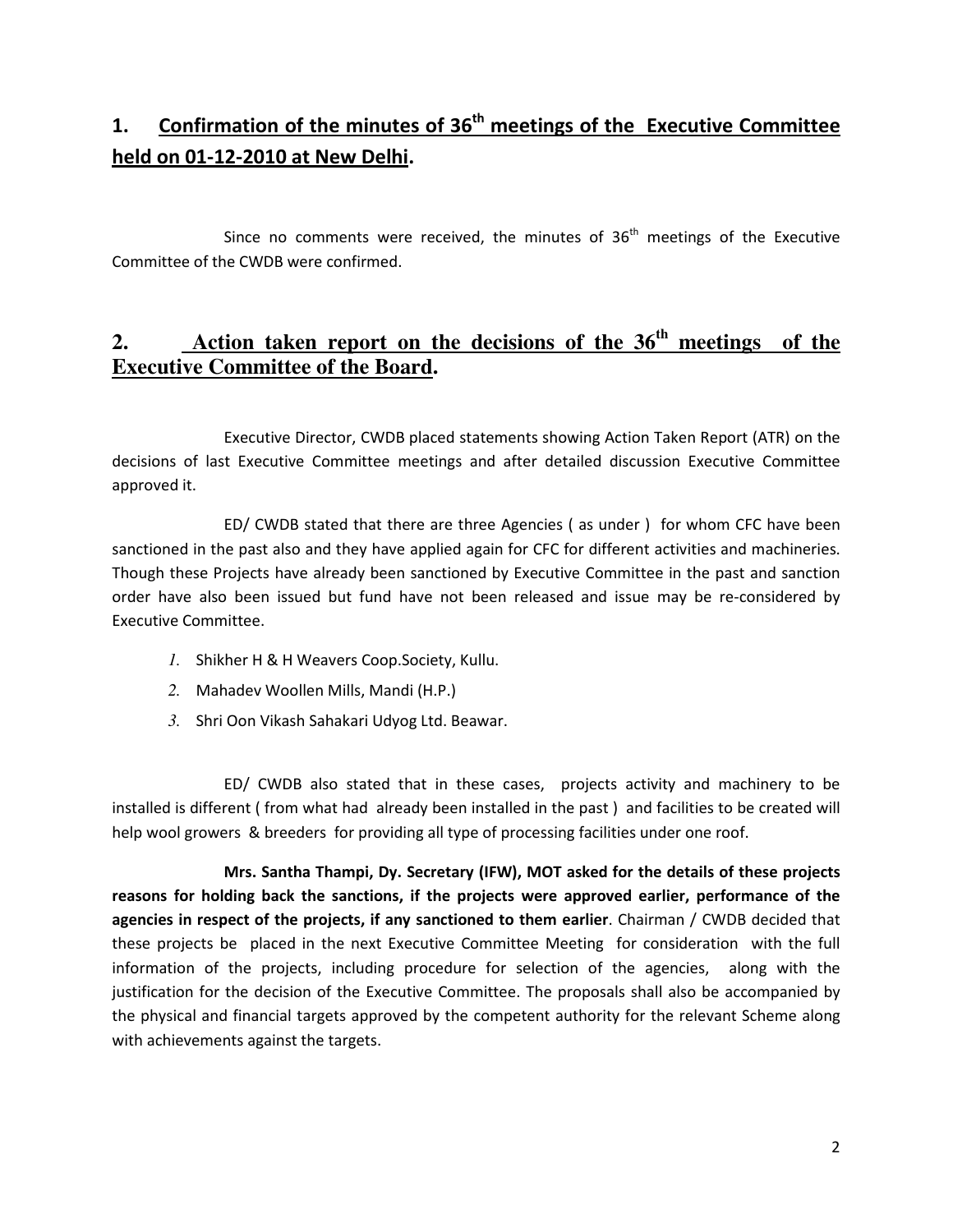## 3. To apprise the progress made by the Board during current financial year 2010-11 up to  $31<sup>st</sup>$  January, 2011 under its various schemes.

 ED/CWDB placed the financial progress of CWDB up to the end of January 2011. He also stated that there are saving mainly in the Quality Processing of Wool Scheme (Post Loom ) as in spite of repeated advertisement in newspaper there are no project proposal and under Social Security Scheme as selected Insurance Agencies (Oriental Insurance Co. and Life Insurance Corporation ) have not utilized the already released grant to them and at the same time many project proposals have been received for consideration under other schemes and to utilize fund, fund should be re-appropriated to other head mainly SWIS and HRD and Promotional activities under IWIDP (Integrated wool Improvement and Development Programme) scheme.

 Dy. Secy. ( IFW) Smt. Shanta Thampi, stated that from the physical and financial progress shown in the agenda, it is very difficult to know the component wise progress and a consolidated physical and financial progress indicating over all progress along with the targets and achievements during this Plan should be placed before the Committee. ED/ CWDB stated that from now onwards these figures will be part of EC agenda and over all Physical and Financial Progress will be circulated to all members along with minutes of this meeting. (Attached as Annexure I & II)

 Chairman/ CWDB and other members suggested that saving in one scheme should be utilized in other scheme where there are demand. DS(IFW) opined that re-appropriation of funds from one component to another shall be as per the guidelines of the Scheme a decision on this issue shall be after looking at the overall picture of targets and achievements.

#### 4 Discussion and approval of Annual Plan 2011-12 of the CWDB.

 Executive Director CWDB placed the Annual Plan for the year 2011-12 for kind perusal and approval of the Executive Committee and Executive Committee approved the next plan budget of 15.00 Crores. On a query from DS(IFW) for the basis on which the Annual Plan has been drawn out ED, CWDB informed that the Annual Plan is as approved by the SFC, without any change and the Annual Plan and the  $11<sup>th</sup>$  Plan Physical and Financial targets would be attached with the minutes. Accordingly EC approved the Annual Action Plan.

### 5 Approval for release of grant of Rs. 1.00 Crore to LAHDC for Pashmina procurement under the scheme of 'Revolving Fund for Raw Wool Marketing.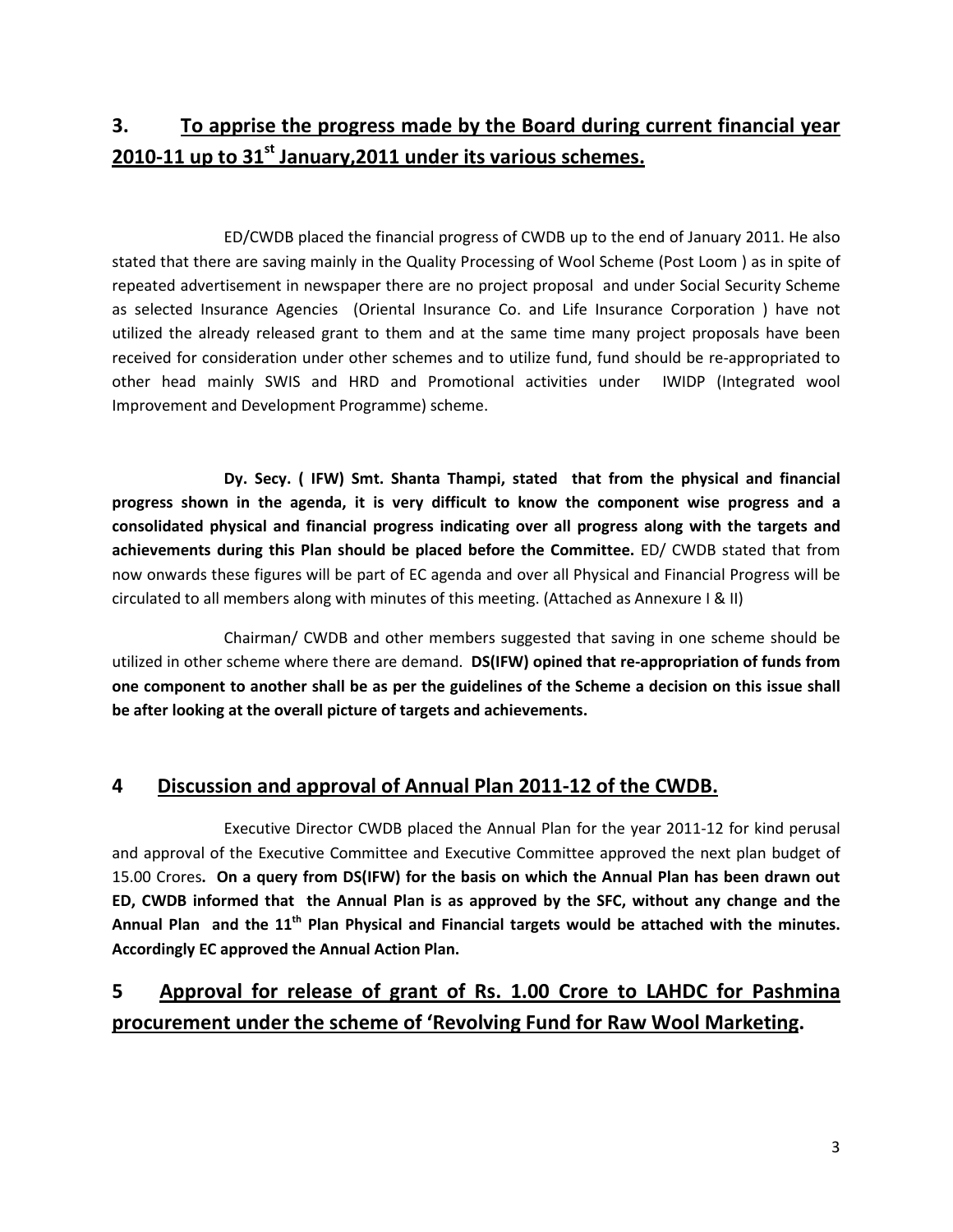ED/ CWDB stated that a LAHDC ( Ladakh Autonomous Hill development Council) delegation met both Secretary (Textiles) and Joint secretary (Wool) and requested to sanction Rs. 1.50 Crs. for procurement of Pashmina wool. MOT decided that CWDB may sanction money to LAHDC from saving of previous years after making assessment and accordingly after making assessment of past procurement, it was decided that Rs. 1.00 Crs. may be sanctioned with release of Rs. 50 lakh as first installment in this FY 2010-11as this is a approved scheme under IWIDP.

 DS(IFW) stated that if the proposal has already been approved by Secretary, MOT, EC cannot deliberate on the agenda and the agenda item can only be noted for information.

# 6 Discussion and approval of pending project proposals as recommended by the 16<sup>th</sup> and 17<sup>th</sup> meeting of the Project Committee held on 17-01-2011 and 1-03-2011, respectively.

 Mrs. Santha Thampi, Dy. Secretary (IFW), MOT stated that the details of all R&D projects sanctioned in the current plan and progress made so far should also be shown for better appreciation. ED/ CWDB stated that these details will be circulated to all members along with minutes of this meeting. (Attached as Annexure III)

 Mrs. Santha Thampi, Dy. Secretary (IFW), MOT also stated that in future projects recommended by Project Committee and placed for the approval of EC should also state the selection criteria, name of the scheme and component under which it falls, number of installments in which funding is to be done, certification to follow GFR Rule etc. ED\CWDB stated that R&D projects are sanctioned to Govt. Agencies only and these agencies follow GFR procedure. He also stated that all these projects are under the scheme sanctioned by EFC/ SFC.

 The Committee accordingly approved the R&D projects listed at S.No.1 and 2 and the proposal for organizing seminar by WRA at S.No.6. below. The Committee also observed that the dates of events listed at 5 A, B, C are already over. The projects listed at S.No.3 and 4 shall be placed with details as suggested above in the next meeting.

| S | Implementing.   | Activity/proposal             | GOI grant        | Total               | Project |
|---|-----------------|-------------------------------|------------------|---------------------|---------|
| N | Agency          |                               | required (Rs. in | <b>Project Cost</b> | period  |
|   |                 |                               | lakh)            |                     |         |
|   |                 |                               |                  |                     |         |
|   | College of      | R&D Project on "Conservation, | Rs. 70 lakh      | Rs. 94 lakh         | 2 years |
|   | Veterinary &    | propagation and dissemination |                  |                     |         |
|   | Animal Science, | of Bikaneri-Chokla Sheep for  |                  |                     |         |
|   | Bikaner.        | carpet wool production        |                  |                     |         |
|   |                 |                               |                  |                     |         |

Scheme : HRD & Promotional activities.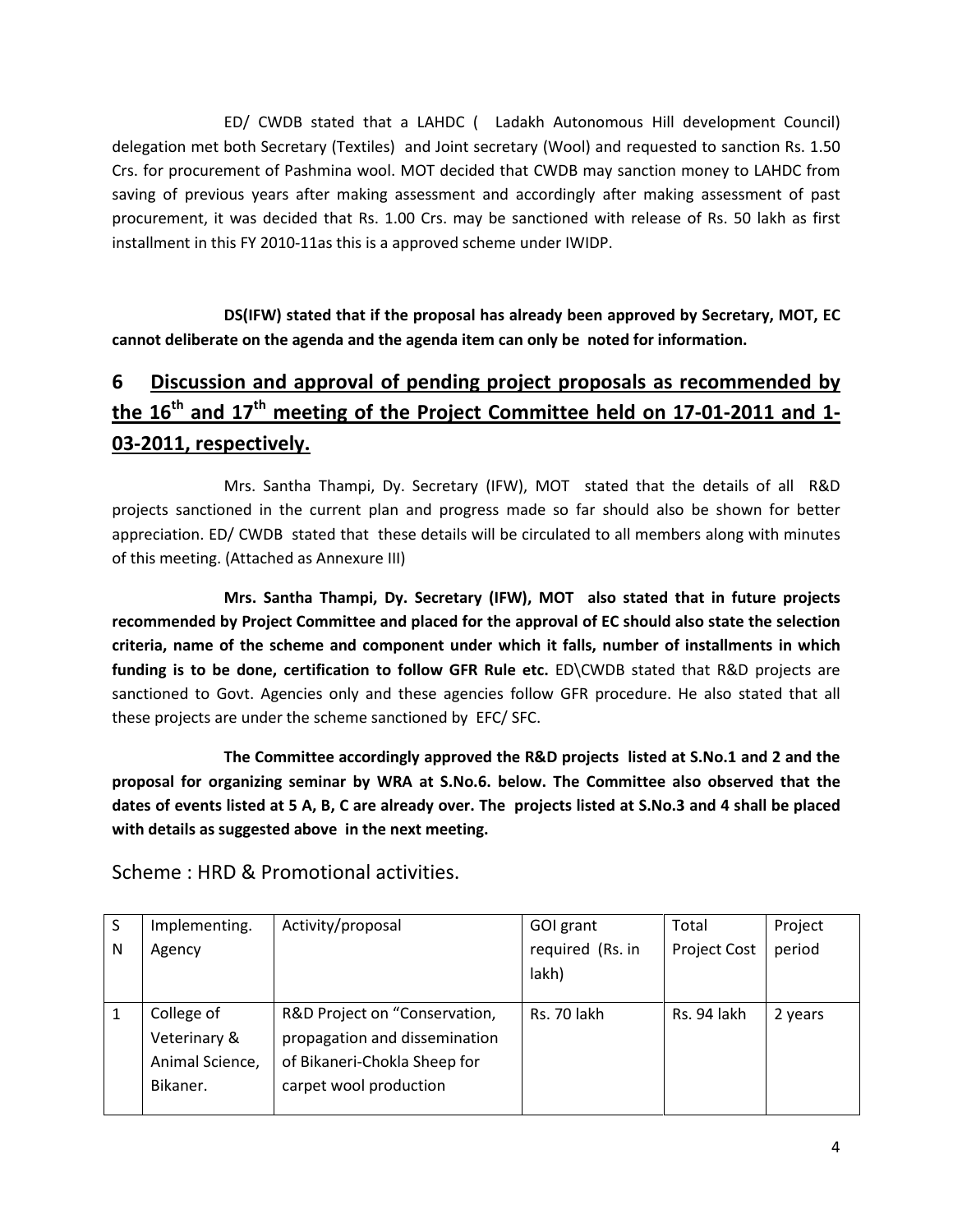| $\overline{2}$ | <b>Wool Research</b>  | R&D Project proposal on               | Rs. 22.72 lakh       | Rs. 34.45   | 2 years    |
|----------------|-----------------------|---------------------------------------|----------------------|-------------|------------|
|                | Association,          | 'Development of thermal               |                      | lakh        |            |
|                | Thane.                | responsive high altitude              |                      |             |            |
|                |                       | multilayer protective clothing        | (including cost of   |             |            |
|                |                       | made principally of angora fibre'.    | equipments of Rs.    |             |            |
|                |                       |                                       | 11 lakh)             |             |            |
|                |                       |                                       |                      |             |            |
| $\overline{3}$ | Rajasthan             | <b>Training Programme for</b>         | <b>Rs. 4.16 Lakh</b> | Rs. 4.16    | 1 year     |
|                | Carpet &              | conducting carpet/Durry               |                      | lakhs       |            |
|                | Woollen               | weaving programme under the           |                      |             |            |
|                | <b>Products</b>       | scheme of CFC-cum-Training            | (Cost for stipend,   |             |            |
|                | Development           | activity under Improve-ment of        | honorarium and       |             |            |
|                | Society, Jaipur.      | Wool Fibre to train 40 trainees.      | assistance for       |             |            |
|                |                       | 10 trainees per batch. Total 4        | looms @ 25%)         |             |            |
|                |                       | batch each of 90 days.                |                      |             |            |
| $\overline{4}$ | Rajasthan             | <b>Training Programme for "CAD</b>    | <b>Rs. 5.76 Lakh</b> | Rs. 5.76    |            |
|                |                       | Programme" under the scheme           |                      | lakh        | 1 year     |
|                | Carpet &<br>Woollen   | of CFC-cum-Training activity          |                      |             |            |
|                | Products Deve.        | under Improvement of Wool             |                      | (project    |            |
|                | Society, Jaipur.      | Fibre to develop skilled              |                      | cost Rs.    |            |
|                |                       | manpower for carpet industry.         |                      | 12.83 lakh) |            |
|                |                       |                                       |                      |             |            |
| 5              | <b>WOOL TEXPRO</b>    | Tex-Trends-2011 (Woollen Expo)        | Rs. 24.82 lakh       | Rs. 24.82   | $2 - 4$    |
|                |                       | to be organized by. (AEPC)            |                      | lakh        | Feb., 11.  |
| A              | <b>Mumbai</b>         |                                       | @ about Rs.          |             |            |
|                |                       |                                       | 50,000 per stall.    |             |            |
|                | DIC, Pali             | <b>Woollen Expo at Pali</b>           | Rs. 1.82 lakh        | Rs. 1.82    | Jan.,11    |
|                |                       |                                       |                      | lakh        |            |
| B              |                       |                                       |                      |             |            |
|                | Southern              | <b>Woollen Expo at Surat with</b>     | Rs. 11.00 lakh       | Rs. 11.00   | 24-28 Feb. |
|                | Gujarat               | <b>International Exhibition &amp;</b> |                      | lakh        |            |
| $\mathsf{C}$   | <b>Chamber of</b>     | <b>Convention Centre (SIECC)</b>      |                      |             |            |
|                | <b>Commerce &amp;</b> |                                       |                      |             |            |
|                | Industry,             |                                       |                      |             |            |
|                |                       |                                       |                      |             |            |
| 6              | Wool Research         | To Organize workshop on               | Rs. 5.0 Lakhs        | Rs. 5.0     | $1-2$ Day  |
|                | Association,          | schemes o CWDB and R&D                |                      | Lakhs       |            |
|                | Thane                 | Projects by WRA/ Thane.               |                      |             |            |
|                |                       |                                       |                      |             |            |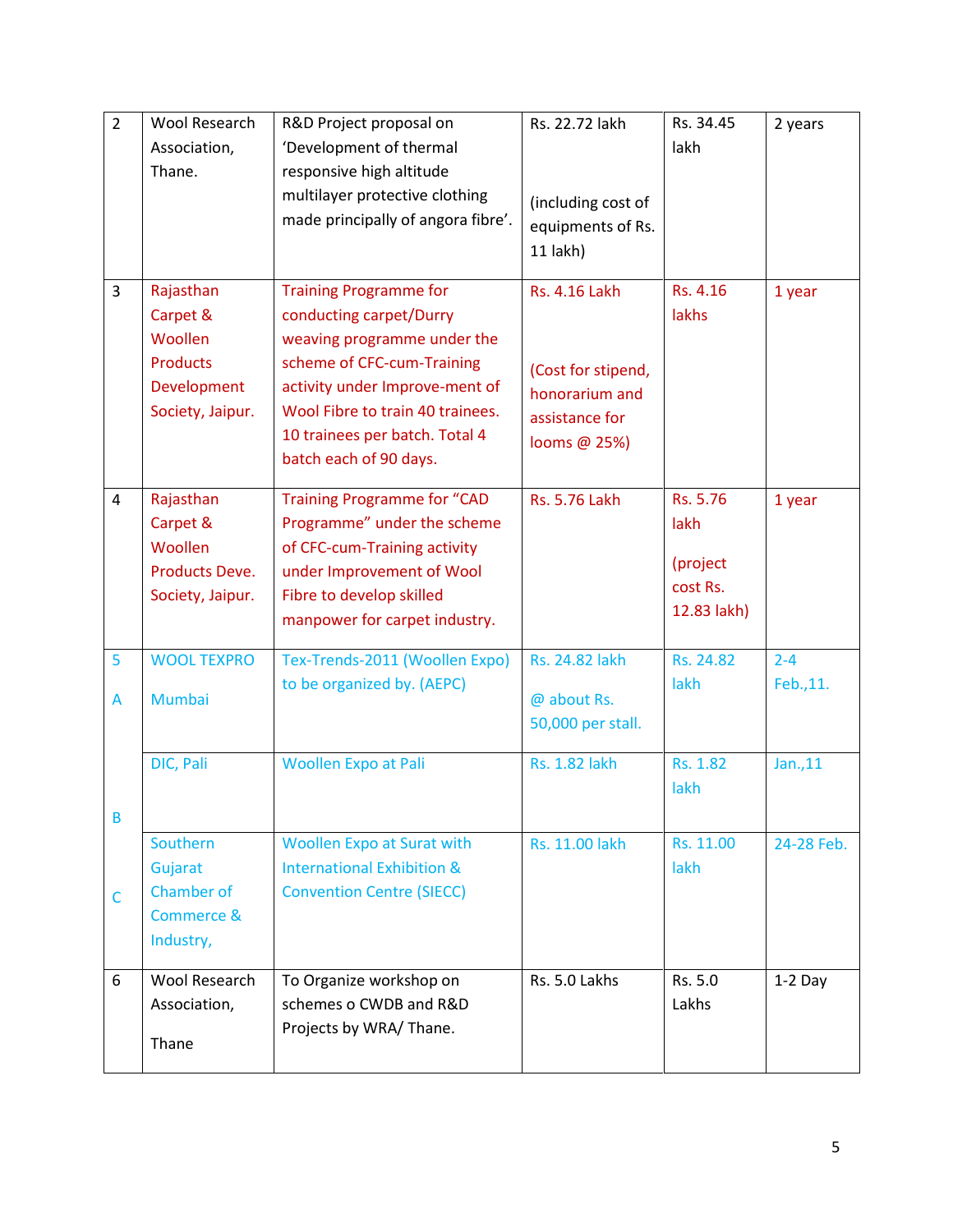The Executive Committee directed that Research & Development project must cut on unproductive expenditure hence a 10% reduction shall be implemented in case of R&D projects mentioned at sr. no. 1 & 2 above.

#### **Scheme : Quality Processing of Wool**

**Director, WRA informed that the funds sought under the project is only for the machinery for the project and the WRA as Technical Evaluation authority has appraised and assessed the requirement of the machinery in these two projects and GOI grant sought is only for the machinery component, which will be procured through open tender. The Committee approved the proposals based on the above clarification subject to the condition that procurement of machinery will be strictly in adherence to the GFR procedure and the proposal is as per the Scheme guidelines. (CWDB would incorporate the fund release pattern and the monitoring mechanism of the projects in the minutes.** 

| S              | Implementing.   | Activity/proposal                           | GOI grant (Rs. in | <b>Total Project</b> |
|----------------|-----------------|---------------------------------------------|-------------------|----------------------|
| N              | Agency          |                                             | lakh)             | Cost                 |
|                |                 |                                             |                   |                      |
| 1              | M/s. Laxmi      | CFC for Pre-loom processing activity under  | Rs. 50 lakh       | Rs. 110.60           |
|                | Woollen Mills,  | 'Technology Upgradation by installing       |                   | lakh                 |
|                | <b>Bikaner</b>  | blending line system to improve the quality |                   |                      |
|                |                 | of processed carpet yarn'.                  |                   |                      |
|                |                 |                                             |                   |                      |
|                |                 |                                             |                   |                      |
| $\overline{2}$ | Gujarat Sheep & | CFC for Bale Pressing machines. (Two units) | Rs. 50 lakh for   | Rs. 50 lakhs         |
|                | Wool            |                                             | two units.        |                      |
|                | Development     |                                             |                   |                      |
|                | Corp. Ltd,      |                                             |                   |                      |
|                | Gandhinagar     |                                             |                   |                      |
|                |                 |                                             |                   |                      |

#### **Scheme : Angora Wool Improvement Scheme**

#### **Considerastion of the following projects was deferred.**

|   | Implementing. | Activity/proposal                 | GOI grant (Rs. in | Total        | Project |
|---|---------------|-----------------------------------|-------------------|--------------|---------|
| N | Agency        |                                   | lakh)             | Project Cost | period  |
|   |               |                                   |                   |              |         |
|   | <b>HIFEED</b> | Angora Rabbit rearing project for | Rs. 6.93 lakh     | Rs. 10.40    | 2 years |
|   | Dehradun      | Tehri Garhwal for 20 families.    |                   | lakh         |         |
|   |               |                                   |                   |              |         |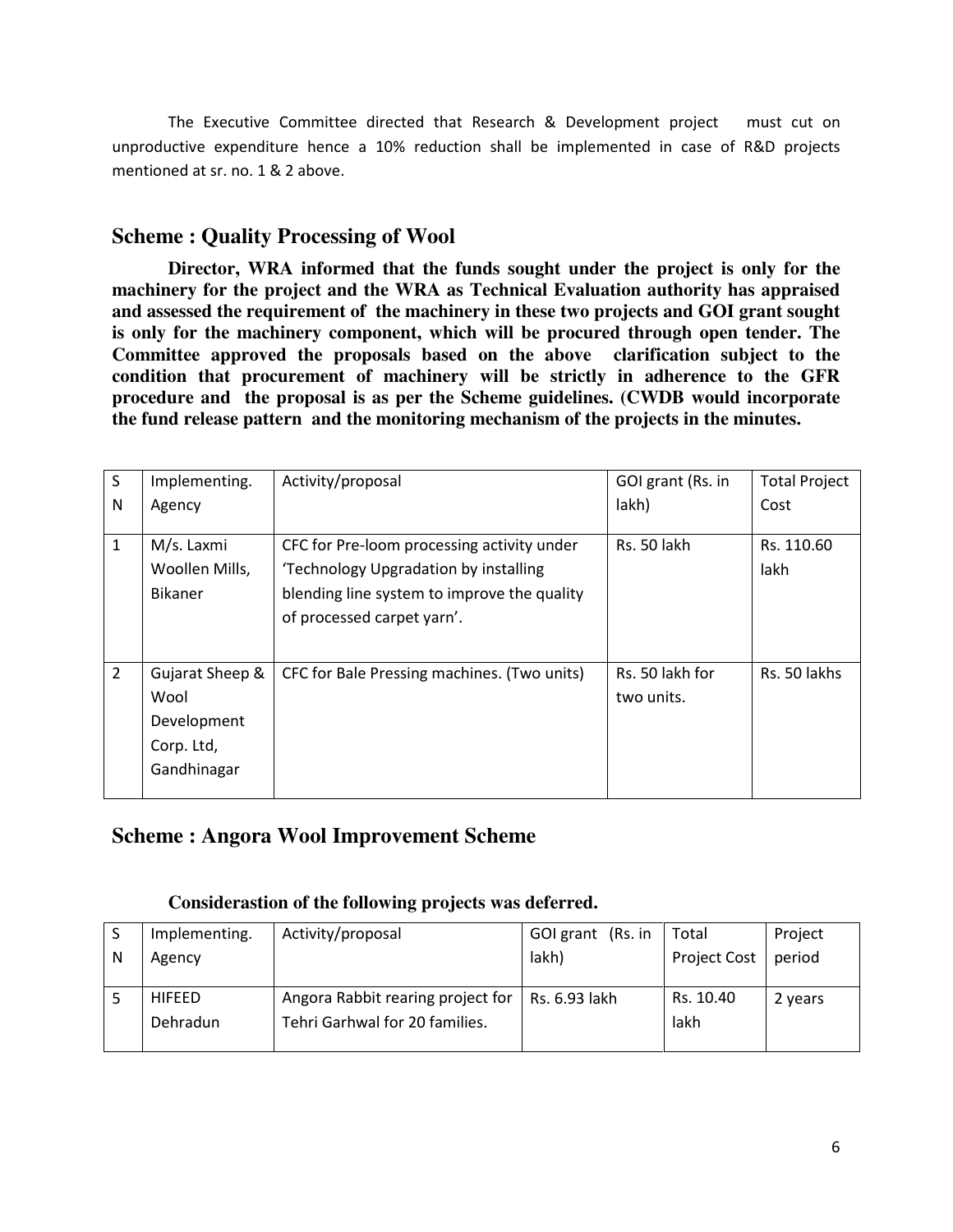#### **B. Feed Supplement component of 'Sheep & Wool Improvement Scheme'**

 The feed supplement scheme was explained by ED/ CWDB and stated that under the scheme feed will be procured by Implementing agency and will be distributed to selected sheep breeders. ED/ CWDB also stated that in the case of Project listed at Sr. No. 3, 4 & 5 feed will be procured from Rajasthan Dairy Co-operative federation plant at Jodhpur and Implementing Agency will only distribute the feed and same procedure have been adopted in the past also. Dy. Secy. ( IFW) Smt. Shanta Thampi stated that there is hardly any time left in this FY and so it should be covered in the next FY 2011-12. ED/ CWDB stated that this will be implemented in next FY only as feed is mainly required for April-May-June months but for procurement of feed advance order is to be placed to feed Supply agency and it will take minimum one months, therefore projects under feed supplement should be sanctioned in this FY and money will be released in next financial Year. Executive Committee approved following Project proposals for FY 2011-12 utilizing the saving of previous years.

| S.             | Name of Agency submitted the                                                                    | Funds required during 2011-12(Rs. in                                               | <b>Total Project</b>  |
|----------------|-------------------------------------------------------------------------------------------------|------------------------------------------------------------------------------------|-----------------------|
| N              | project proposals                                                                               | lakh)                                                                              | Cost                  |
| $\mathbf{1}$   | Ladhak Autonomous Hills<br>Development Council, Leh (J&K)                                       | Rs. 0.675Crore<br>0.25 lakh Sheep & Pashmina @ Rs 3/-<br>sheep for 90 days         | Rs. 0.675 Crore       |
| $\overline{2}$ | Ladhak Autonomous Hills<br>Development Council Kargil<br>(J&K)                                  | Rs. 0.675 Crs. foor<br>0.25 lakh Sheep & Pashmina @ Rs 3/-<br>sheep for 90 days    | Rs. 0.675 Crore       |
| $\overline{3}$ | Sakshi Anusandhan Sansthan,<br>Pholodi, Rajasthan. (NGO imple-<br>menting Board's SWIS project) | Rs. 0.54 Crore for<br>0.20 lakh Sheep @ Rs 3 per sheep for 90<br>days in a year    | <b>Rs. 0.54 Crore</b> |
| $\overline{4}$ | Mahila Mandal,<br>Barmer (Raj.) (NGO imple-<br>menting SWIS project)                            | Rs. 1.215 Crore<br>0.45 lakh Sheep @ Rs 3 per sheep for 90<br>days in a year       | Rs. 1.215 Crore       |
| 5              | Sneh Samaj Sansthan, Bikaner<br>(NGO implement-ting Board's<br>SWIS project)                    | <b>Rs. 0.27 Crore</b><br>0.10 lakh Sheep @ Rs 3 per sheep for 90<br>days in a year | <b>Rs. 0.27 Crore</b> |
|                | <b>TOTAL</b>                                                                                    | 1.25 lakh sheep                                                                    | Rs. 3.375 Cr          |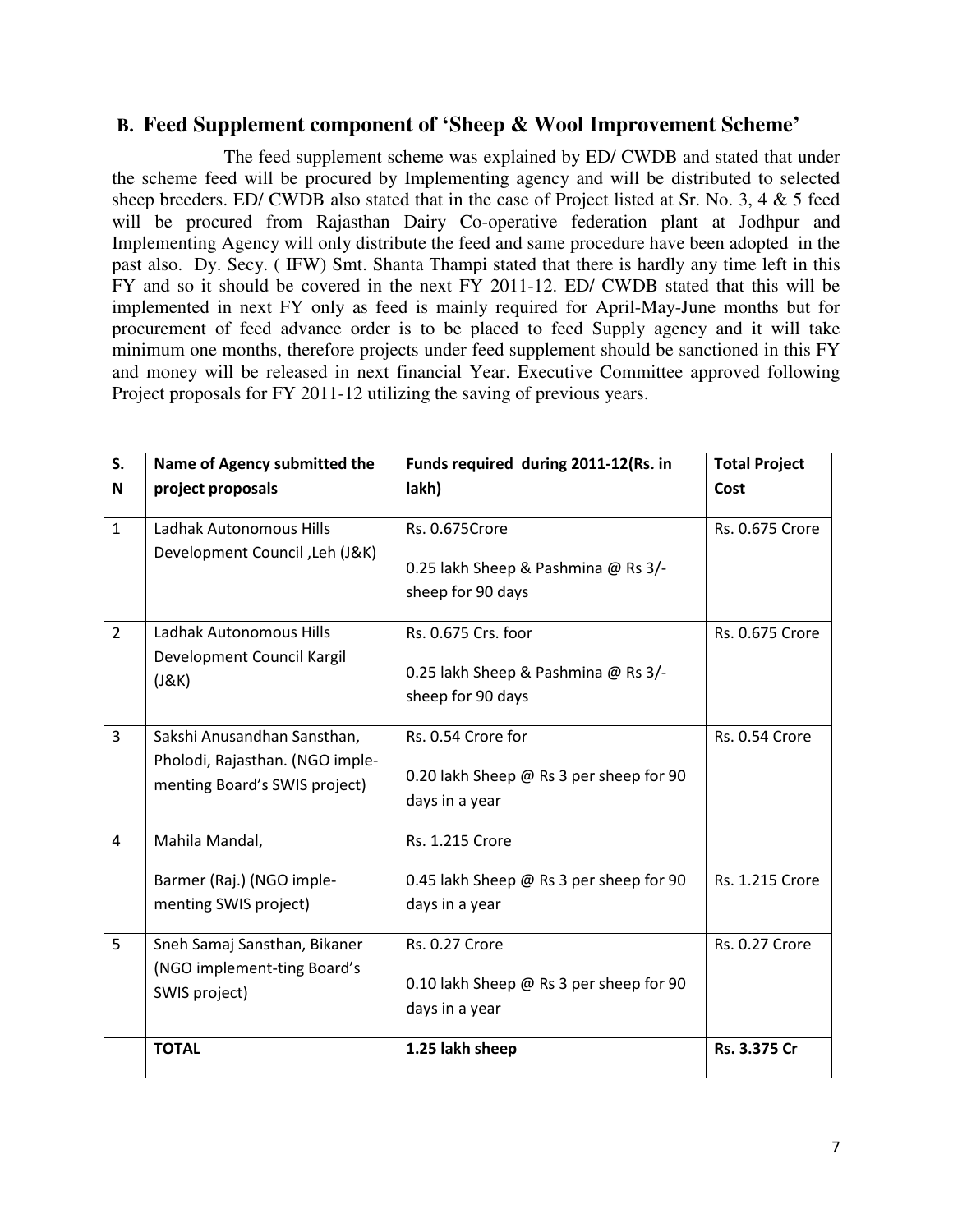#### **C. Sheep Pen component of 'Sheep & Wool Improvement Scheme' (SWIS)**

 ED/ CWDB stated that this scheme was sanctioned in March 2010 through SFC note and a Planning Commission team also recommended the same during their visit to some of the Project area in Barmer/ Jaisalmer District. Under the scheme financial assistance would be provided to Selected sheep breeders for construction of sheep pen @ Rs. 10,000/- each. Rest of money for construction will be financed by sheep breeder himself. **Consideration of the proposals were deferred.** 

| S              | Name of Agency who submitted the                               | Funds required during 2010-11                        | <b>Total Project</b>  | Project |
|----------------|----------------------------------------------------------------|------------------------------------------------------|-----------------------|---------|
| N              | project proposals                                              | (Rs. in lakh)                                        | Cost                  | period  |
| 1              | Ladhak Autonomous Hills<br>Development Council, Leh (J&K)      | <b>Rs. 0.20 Crore</b><br>200 Sheep Pen @ Rs 10,000/- | <b>Rs. 0.20 Crore</b> | 2010-11 |
| $\overline{2}$ | Ladhak Autonomous Hills<br>Development Council, Kargil J&K     | <b>Rs. 0.27 Crore</b><br>270 Sheep Pen @ Rs 10,000/- | <b>Rs. 0.27 Crore</b> | 2010-11 |
| 3              | Uttarakhand Sheep & Wool<br>Development Board, Dehradun        | <b>Rs. 0.01 Crore</b><br>10 Sheep Pen @ Rs 10,000/-  | <b>Rs. 0.01 Crore</b> | 2010-11 |
| $\overline{4}$ | Director, Animal Husbandry Deptt.,<br>Govt. of A P, Hyderabad. | <b>Rs. 0.06 Crore</b><br>60 Sheep Pen @ Rs 10,000/-  | <b>Rs. 0.06 Crore</b> | 2010-11 |
| 5              | Mahila Mandal Barmer, Agor, Barmer<br>(Rajasthan)              | <b>Rs. 0.20 Crore</b><br>200 Sheep Pen @ Rs 10,000   | <b>Rs. 0.20 Crore</b> | 2010-11 |
|                | <b>TOTAL</b>                                                   | 740 units (Sheep Pen)                                | <b>Rs. 0.74Crs</b>    |         |

# D. Human Resource Development Programme- Participating in IWTO Conference at China and USA by WOOLTEXPRO.

 ED explained that this proposal is to be funded from the International Co-operation component of the HRD Scheme. Dy. Secy. (IFW) Smt. Shanta Thampi stated that the International Cooperatrion Component of HRD Scheme is meant for training programmes in collaboration with other wool producing countries and before sanctioning it should be looked into whether IWTO (International Wool Textiles Organization) Conference can be covered under it or not. ED/ CWDB stated that 3 days IWTO conference is very identical to training as there will be lectures on topics like introduction of new technology for the processing of wool, possibilities for development of technology in the area where it requires, international co-operation for the technology including transfer of technology etc. In the